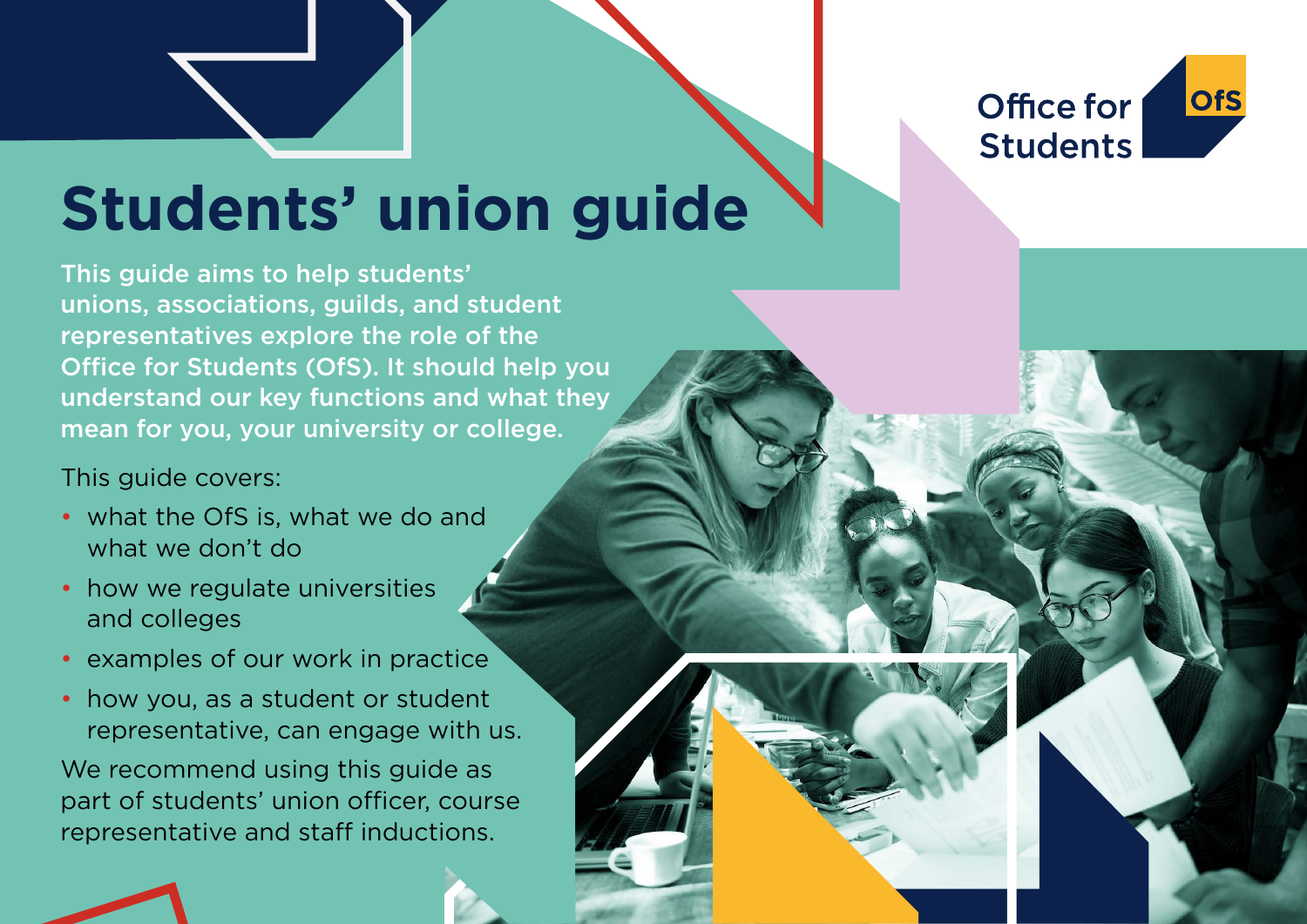#### What is a regulator?

Put simply, a regulator is a body that oversees a particular sector or industry.

For higher education in England, the regulator is the Office for Students.

Other UK regulators you may be familiar with:

- Ofgem, which regulates gas and electricity suppliers
- Ofcom, which regulates television, streaming services and broadband
- Ofsted, which regulates schools and sixth form colleges

### Is your university regulated by the Office for Students?

All the universities we regulate are listed on our Register.

[Search for your university or college on the](https://www.officeforstudents.org.uk/register/#/)  [Register](https://www.officeforstudents.org.uk/register/#/).

#### What is the Office for Students?

The Office for Students is the regulator for higher education in England. We aim to ensure that every student, whatever their background, has a fulfilling experience of higher education that enriches their lives and careers.

This includes prospective and current students who are:

- undergraduates or postgraduates
- UK-based or international
- students studying full-time or part-time
- those based on campus or learning at a distance.

We are not part of central government, but an independent public body that reports to Parliament through the Department for Education.

#### What we do

We regulate over 400 universities, colleges and other higher education providers, ensuring that each of them is meeting their obligations to students.

This includes maintaining high quality teaching and ensuring the rights of students are protected.

Providers must meet minimum requirements – what we call ['conditions of registration'](https://www.officeforstudents.org.uk/advice-and-guidance/regulation/registration-with-the-ofs-a-guide/conditions-of-registration/) – to register and stay registered with us.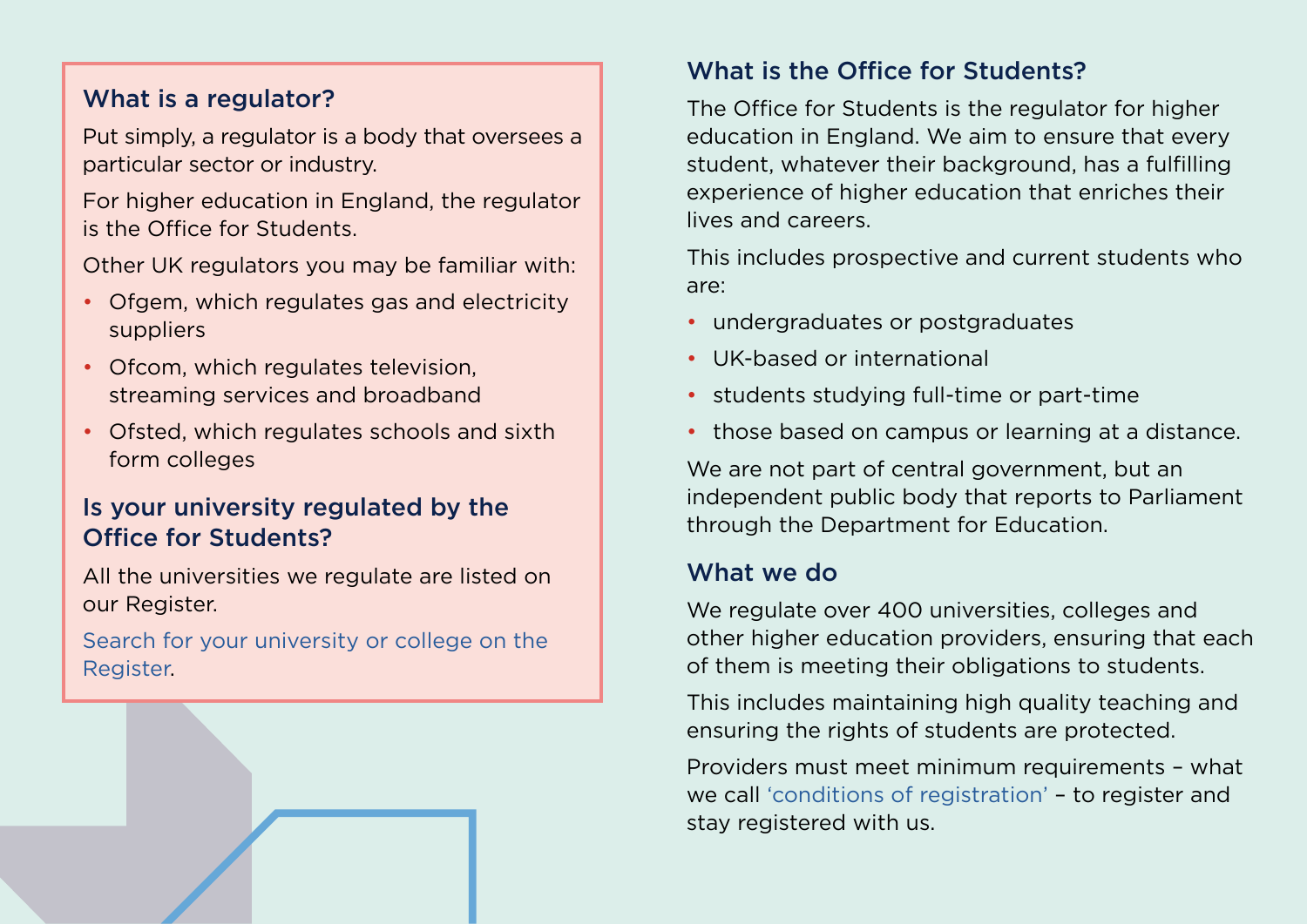Our approach to regulation focuses on two areas of work:

- quality and standards
- equality of opportunity.

We also ensure that every university and college has effective governance arrangements in place.

### What we don't do

The OfS does not regulate in some areas either because our remit is limited by Parliament or because they are not included in our regulatory framework. Areas we do not regulate include:

#### • Student accommodation

We do not regulate student housing and accommodation, whether this accommodation is owned by a university or college or is privately owned.

#### • Research funding

Research funding is managed by [UK Research](https://www.ukri.org/)  [and Innovation](https://www.ukri.org/) (UKRI).

#### • Admissions decisions

Individual decisions on whether to accept or decline applicants to higher education are made by the university or college an applicant has applied to.

• Tuition fees

Decisions about the levels of student loans and finance are made by the Department for Education (DfE).

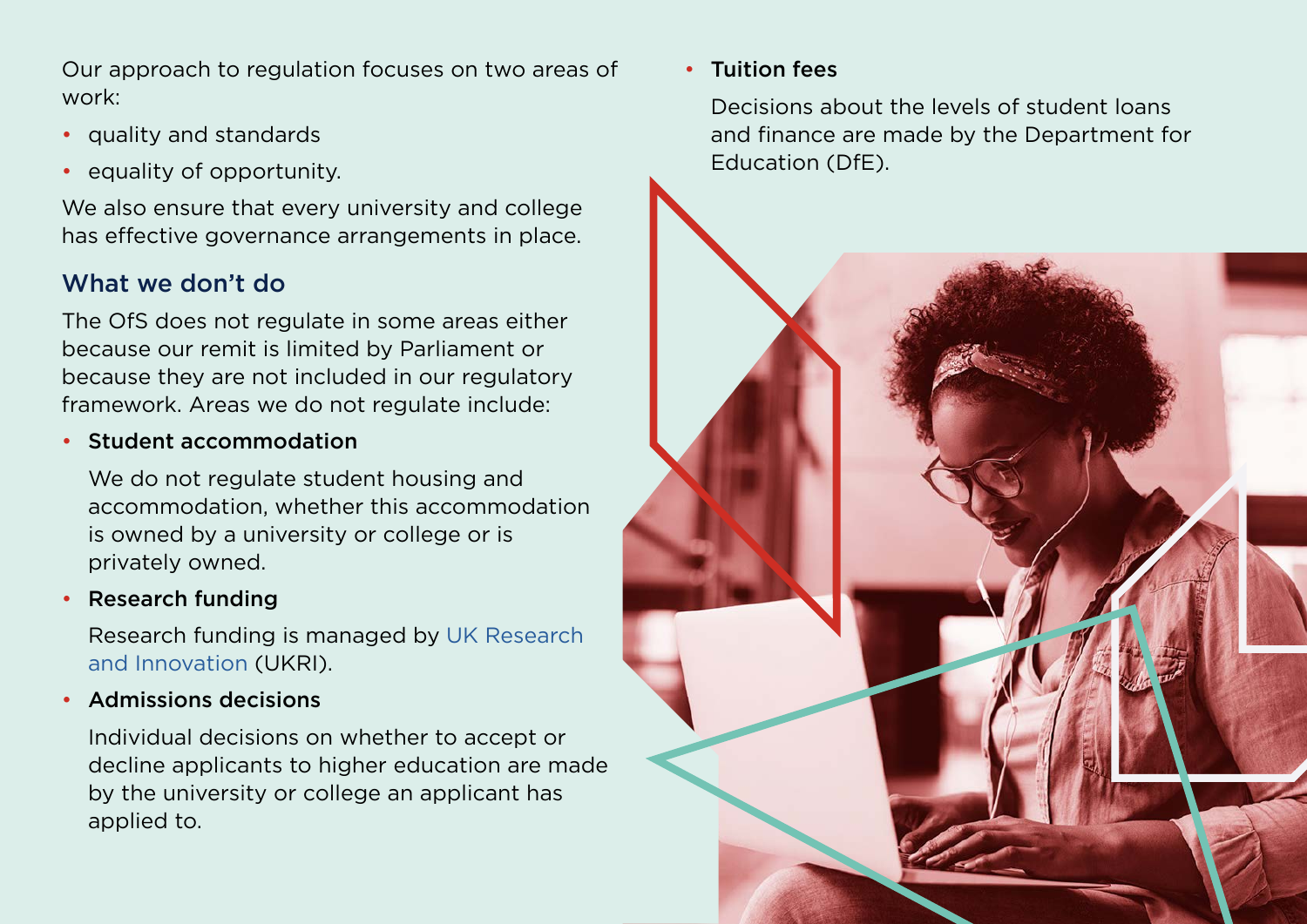#### How we regulate

We take a 'risk-based' approach to regulation, which means we focus our attention on those universities or colleges that are most likely to breach the conditions of registration.

For example, if your university is not making expected progress with the targets and commitments in its approved [access and](https://www.officeforstudents.org.uk/advice-and-guidance/promoting-equal-opportunities/access-and-participation-plans/)  [participation plan](https://www.officeforstudents.org.uk/advice-and-guidance/promoting-equal-opportunities/access-and-participation-plans/), we may consider further regulatory engagement or intervention.

We collect information from the universities and colleges we regulate. This includes routine data collections on financial performance and what graduates do after they finish their course.

We may also request information about a specific issue from a provider, or a student might inform us of an issue using our notifications process. You can find out more about notifications, what they are, and what to do if you have a concern, in our [notifications guide](https://www.officeforstudents.org.uk/for-students/ofs-and-students/notifications/).

If a breach of a condition is identified, the OfS will consider the use of formal sanctions – monetary penalties, suspension, or deregistration.

Our [regulatory framework](https://www.officeforstudents.org.uk/advice-and-guidance/regulation/the-regulatory-framework-for-higher-education-in-england/) provides a detailed account of our approach to regulation.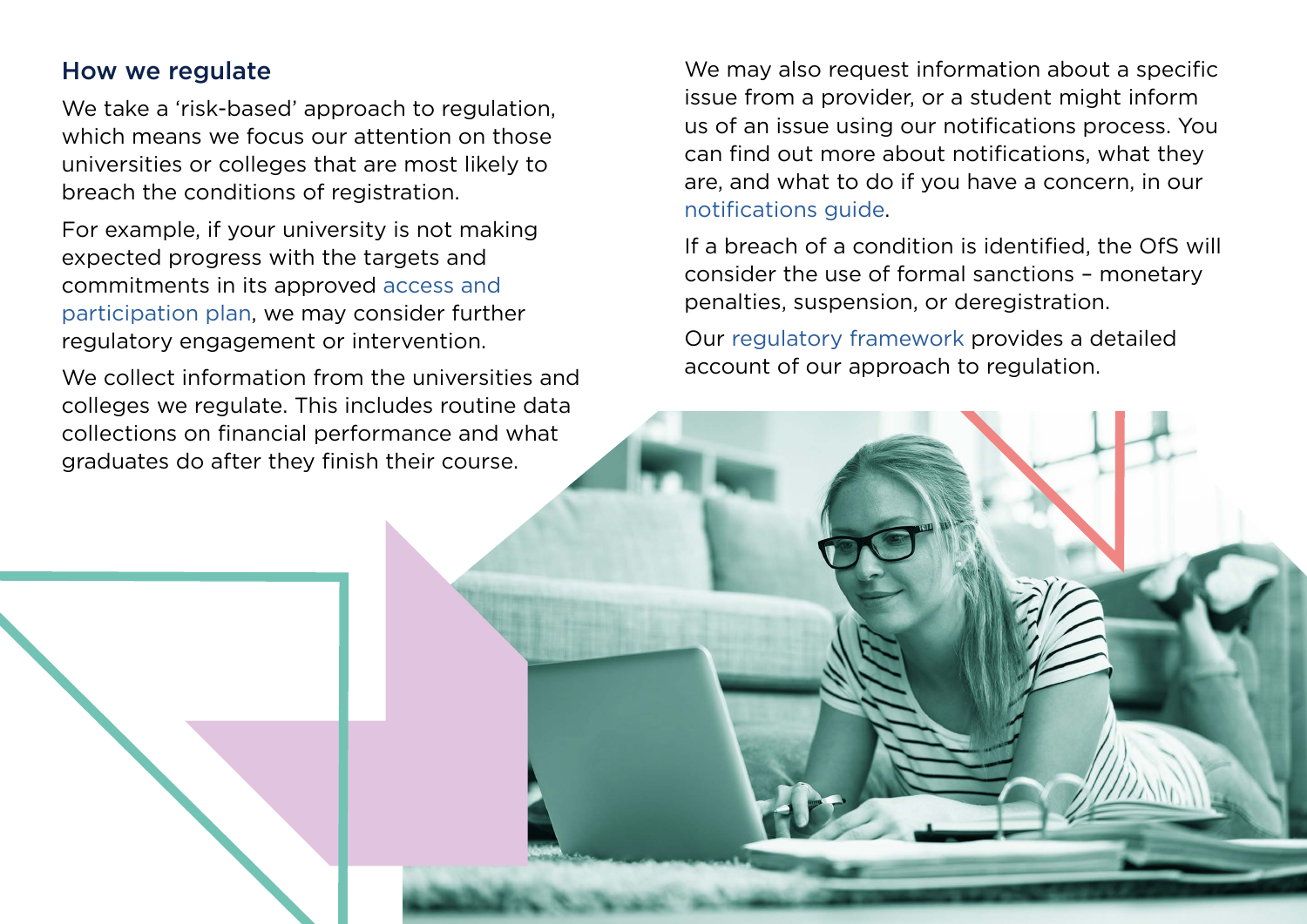# **Equality of opportunity**

The OfS promotes equality of opportunity. This means that all students, from all backgrounds with the ability to study, should be supported to access, succeed and progress in higher education.

Access to higher education is different for different student groups. Some students are less likely to achieve the qualifications they need to study higher education.

There have also been inequalities between groups of students in higher education. Black students have, for example, on average been awarded fewer first-class degrees than their white counterparts. For what we mean by students from underrepresented groups, see our [student](https://www.officeforstudents.org.uk/publications/students-experts-in-their-own-experience/)  [engagement strategy.](https://www.officeforstudents.org.uk/publications/students-experts-in-their-own-experience/)

#### Access and participation plans

We address these issues by making sure the universities or colleges we regulate have an [access](https://www.officeforstudents.org.uk/advice-and-guidance/promoting-equal-opportunities/access-and-participation-plans/)  [and participation plan](https://www.officeforstudents.org.uk/advice-and-guidance/promoting-equal-opportunities/access-and-participation-plans/).

If a university or college wants to charge its students over £6,000 in tuition fees, they must agree an access and participation plan with us to help address inequalities. Access and participation plans set out how universities and colleges will help students from underrepresented groups to access university or college, have a good experience, get a good degree, and progress onto further study or graduate employment.

This plan sets out targets for how students from underrepresented groups are supported to apply to and secure a place at a particular university, participate in their education, and go onto a fulfilling career when they graduate.

The plan covers:

- how students from underrepresented groups can access a particular university or college
- how a particular university or college supports students from underrepresented groups to have a positive experience while they study
- how a university or college supports students from underrepresented groups to progress to have a good career and enter employment.

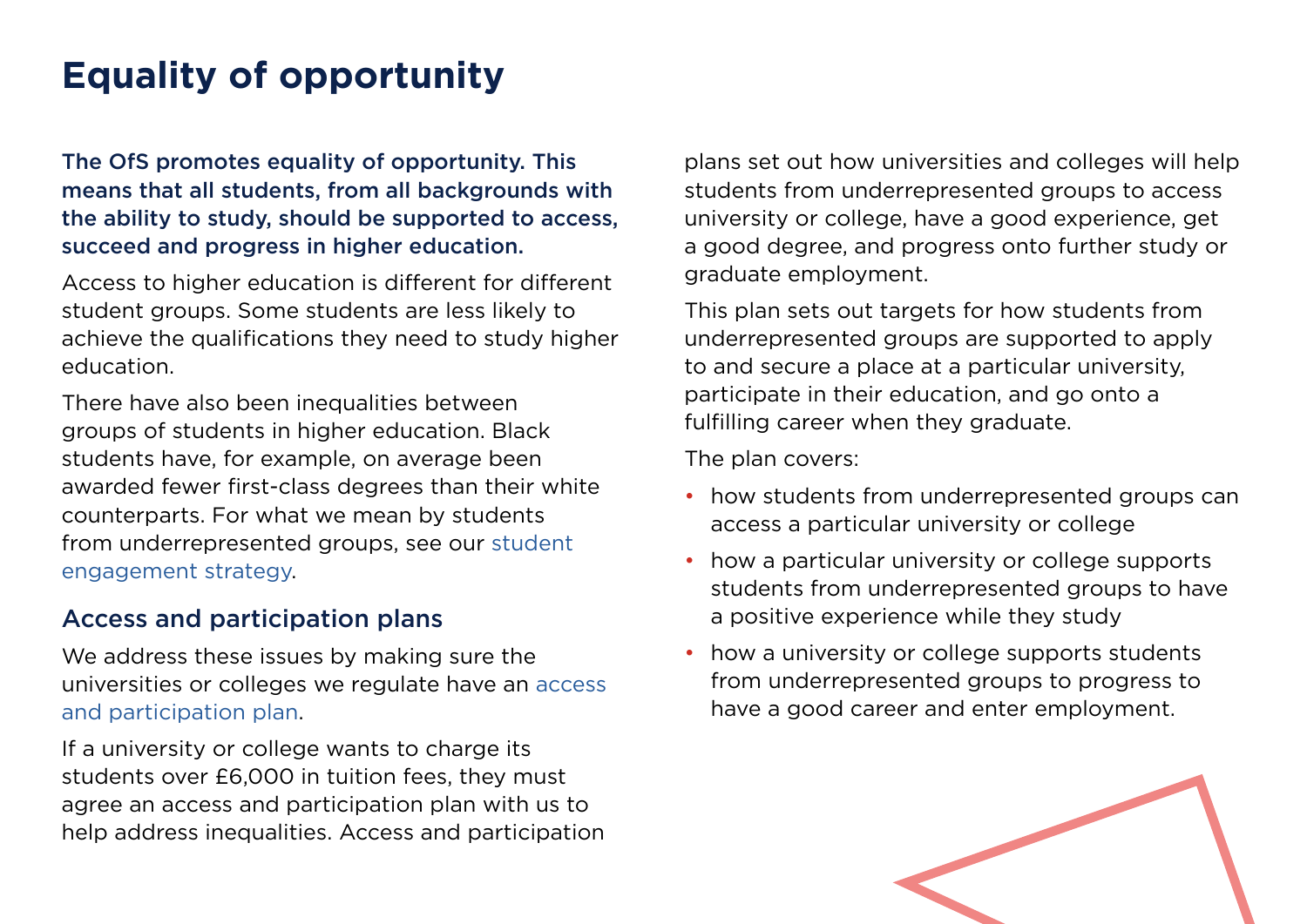#### What can students' unions do?

Universities and colleges should involve students and listen to them when they put together their access and participation plans.

Students' unions have an important role to play here. They can:

- 1. Work with their university or college on their access and participation plan, collaborating to create and monitor the plan for improvements on a yearly basis. We have a published [searchable list](https://www.officeforstudents.org.uk/advice-and-guidance/the-register/search-for-access-and-participation-plans/#/AccessPlans/) of all plans.
- 2. Help the student community engage with the university or college's work to address inequalities.
- 3. Work with the university management to facilitate activities such as outreach projects with schools.

To explore these opportunities, students' unions can begin by contacting the person or team responsible for access and participation at their university or college.

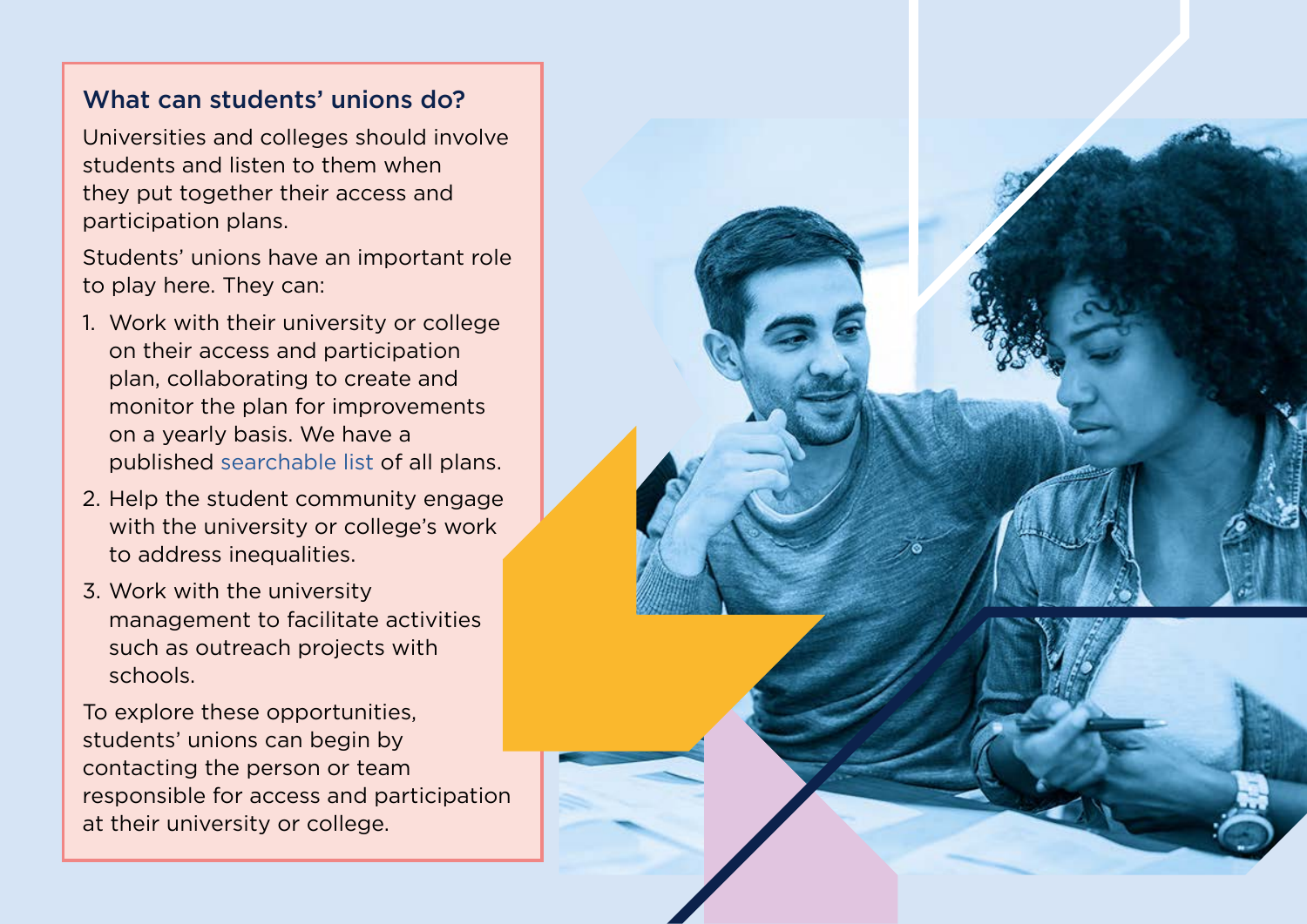#### Harassment and sexual misconduct

We also work to help students feel safe on campus.

We work with universities and colleges to tackle harassment and sexual misconduct and make sure all students have a positive experience.

#### We do this in three ways:

#### 1. Statement of expectations

We promote a consistent set of standards through our [statement of expectations.](https://www.officeforstudents.org.uk/advice-and-guidance/student-wellbeing-and-protection/prevent-and-address-harassment-and-sexual-misconduct/statement-of-expectations/) This supports universities and colleges to implement effective systems, policies and processes that respond to incidents of harassment and sexual misconduct.

#### 2. Effective practice

Working with a range of partners, we develop and [share](https://www.officeforstudents.org.uk/advice-and-guidance/student-wellbeing-and-protection/prevent-and-address-harassment-and-sexual-misconduct/resources-for-higher-education-providers/)  [sector-wide effective practice, guidance and resources.](https://www.officeforstudents.org.uk/advice-and-guidance/student-wellbeing-and-protection/prevent-and-address-harassment-and-sexual-misconduct/resources-for-higher-education-providers/)

#### 3. Funding

We also [provide funding](https://www.officeforstudents.org.uk/advice-and-guidance/student-wellbeing-and-protection/prevent-and-address-harassment-and-sexual-misconduct/what-we-re-doing/) for universities and colleges, which helps them develop practical and innovative approaches and solutions.

#### What can students' unions do?

Students' unions can check with their university or college whether there is a consistent and clear policy on tackling harassment and sexual misconduct, and work with them to ensure a robust approach.

Students' unions can help their student communities by raising awareness of these measures and helping the student community know what to expect.

To find out more about what you can do to tackle harassment on campus, we've published a [student guide to](https://www.officeforstudents.org.uk/for-students/student-rights-and-welfare/student-guide-to-harassment-hate-and-sexual-misconduct/)  [tackling harassment, hate and sexual](https://www.officeforstudents.org.uk/for-students/student-rights-and-welfare/student-guide-to-harassment-hate-and-sexual-misconduct/)  [misconduct](https://www.officeforstudents.org.uk/for-students/student-rights-and-welfare/student-guide-to-harassment-hate-and-sexual-misconduct/).

We have published a toolkit of [postcards and short videos](https://www.officeforstudents.org.uk/for-students/student-rights-and-welfare/student-guide-to-harassment-hate-and-sexual-misconduct/communications-toolkit/) which can be shared across social media.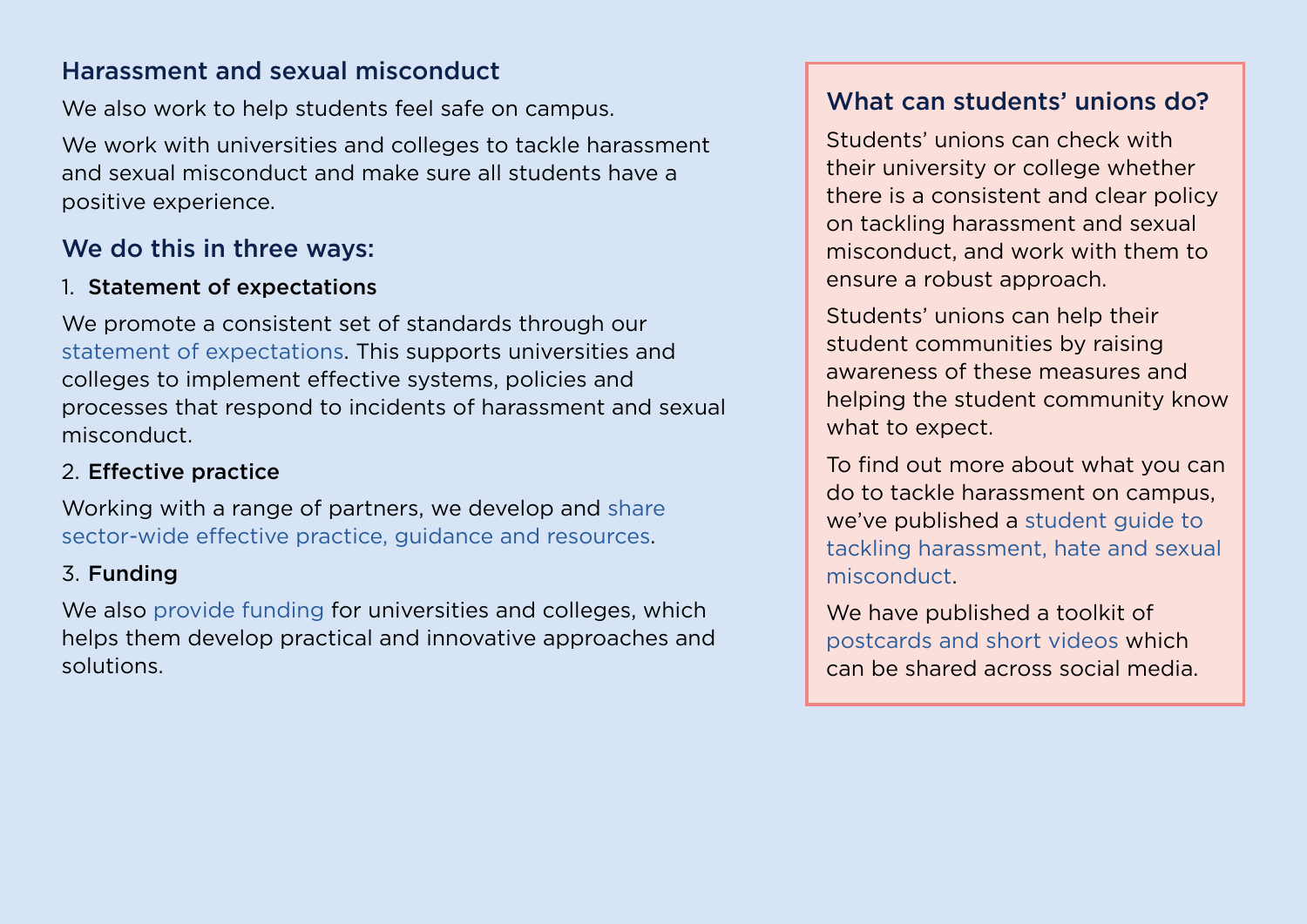## **Quality and standards**

The quality of education that students receive at their university or college is important so students can go on to achieve fulfilling lives and careers.

While many universities and colleges already offer a high quality education to their students, we work to tackle poor quality courses and ensure that all students from all backgrounds are supported to succeed in their studies.

We also check that the standard of assessment is consistent and that the qualifications students receive are valued in the long term. This ensures that students know that their efforts are accurately reflected in their degrees.

You can read more in our [student guide to quality](https://www.officeforstudents.org.uk/for-students/teaching-quality-and-tef/student-guide-to-quality-and-standards/)  [and standards](https://www.officeforstudents.org.uk/for-students/teaching-quality-and-tef/student-guide-to-quality-and-standards/).

#### Teaching excellence

The Teaching Excellence and Student Outcomes Framework – [the TEF](https://www.officeforstudents.org.uk/for-students/teaching-quality-and-tef/the-tef-a-guide-for-students/) – was introduced to encourage teaching excellence in higher education.

To receive a TEF award, UK universities and colleges must first meet the existing quality requirements. The TEF measures excellence beyond these requirements.

#### Protecting students

We also protect students if their course, faculty or whole university or college closes. To do this we:

- Make sure that every university or college we regulate has a [student protection plan.](https://www.officeforstudents.org.uk/advice-and-guidance/student-wellbeing-and-protection/student-protection/student-protection-plans/) These plans enable students to continue their education after the closure of a course or institution.
- Monitor whether a university or college has enough money to continue teaching and supporting students.
- Check that there are good governance arrangements in place for a university or college so that it can continue to operate effectively and support students' learning.
- Ensure that universities or colleges comply with consumer law, which protects students' rights.

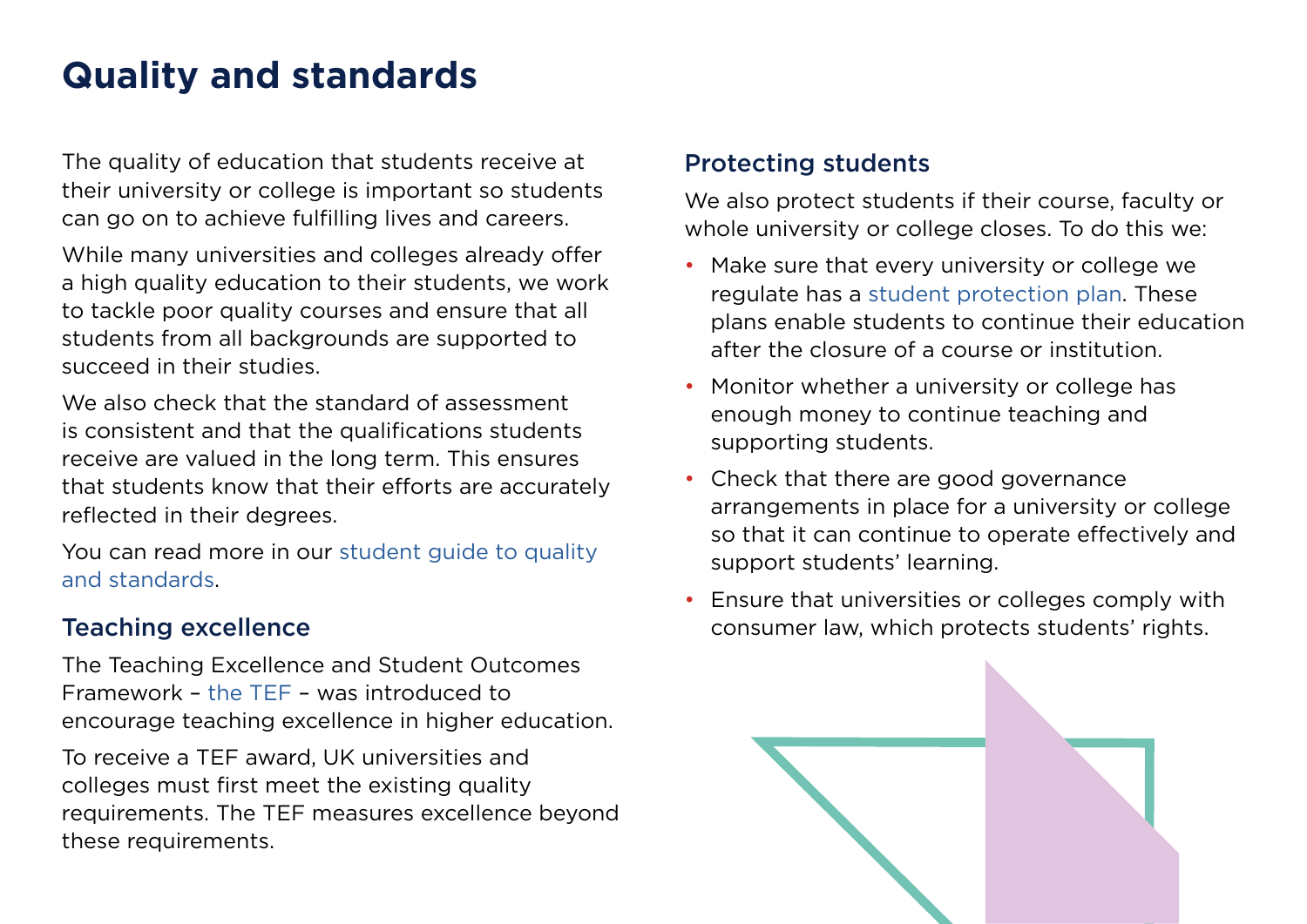#### What can students' unions do?

#### Notifications

If students believe that a university and college is not meeting the quality and standards requirements we set, they can make a [notification](https://www.officeforstudents.org.uk/for-students/ofs-and-students/notifications/). Students' unions are in a good position to help recognise where this is the case and work with their students if a notification is appropriate.

#### The TEF

We encourage students to get involved [in the TEF](https://www.officeforstudents.org.uk/for-students/teaching-quality-and-tef/the-tef-a-guide-for-students/getting-involved-in-the-tef/) and are exploring how we can increase opportunities for this. Students' unions can help their student communities understand the different ways they can take part.

#### Feeding back to universities and colleges

Students have a role to play in driving up quality and standards at their university or college, and universities and colleges should give students ways to feedback on the quality of their experience.